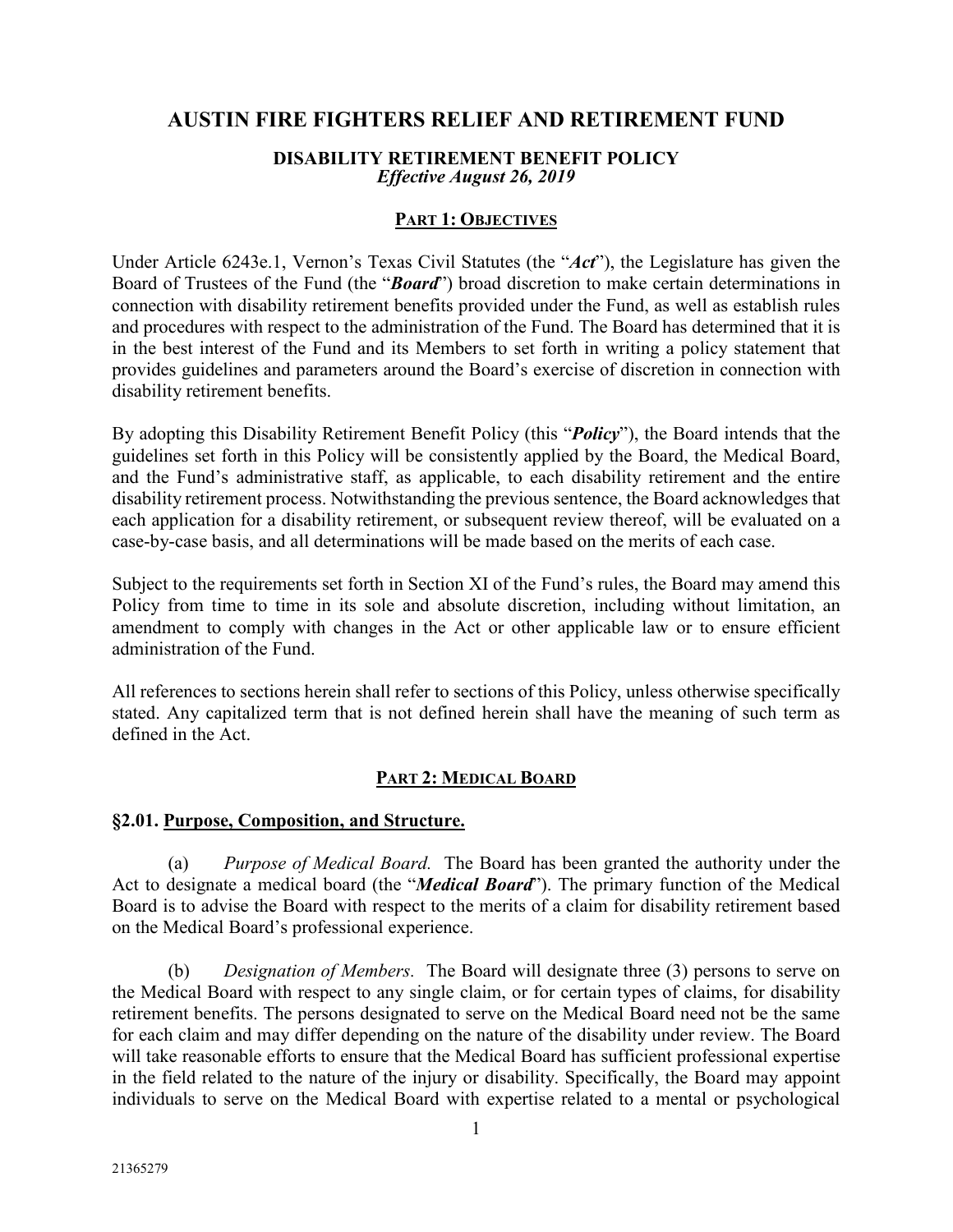disability. The Board may establish a list of approved professionals to choose from in selecting members for the Medical Board for a particular claim.

(c) *Eligibility Requirements.* The Board may designate physicians or persons other than physicians to serve on the Medical Board. Any physician who is selected to serve on the Medical Board must be licensed to practice medicine in the state of Texas and in good standing with all applicable regulatory and oversight bodies of the medical profession. Any person who is not a physician and is selected to serve on the Medical Board must be a specialist in the field of practice related to the nature of the injury or disability under consideration and licensed by the state of Texas or other applicable oversight body in such field of practice (i.e., a psychologist, vocational counselor, etc.).

(d) *Governance.* The Board may approve a charter or other governing procedures that the Medical Board must comply with in performing its duties under the Act or this Policy.

## **§2.02. Responsibilities of the Medical Board.**

Pursuant to Section 12.05 of the Act, in connection with each application for disability retirement submitted to the Fund or any subsequent review of a disability retirement under Part 5 of this Policy, the Medical Board shall:

(a) review all medical examinations and reports submitted by the Member or otherwise obtained in connection with the Member's disability retirement;

(b) investigate essential statements and certificates made by or on behalf of a Member in connection with the Member's application for disability retirement benefits; and

(c) report in writing to the Board its conclusions and recommendations on all matters referred to it in accordance with the guidelines set forth in this Policy and any governing document of the Medical Board.

## **PART 3: APPLICATION FOR DISABILITY RETIREMENT BENEFITS**

## **§3.01. Eligibility for Disability Retirement Benefits.**

(a) *Disability Standard.* At the time a Member applies for a disability retirement, in order to be eligible to receive a disability retirement benefit from the Fund, the Member must (i) be unable to perform the duties of the Member's occupation as a firefighter and (ii) have separated from service with the Fire Department. A Member's "occupation as a firefighter" includes the position that the Member held with the Fire Department at the time the disability occurred or any other position in the Fire Department that is currently being offered to the Member and that would pay an amount that is at least equal to the pay the Member was receiving in his or her position with the Fire Department at the time that the disability occurred ("*Equivalent Position*"). A Member will not be eligible for a disability retirement if the Member is capable of performing the duties of the available Equivalent Position and the Member elects not to take such Equivalent Position. The Fund's administrative staff shall make available, upon request and if available from the Fire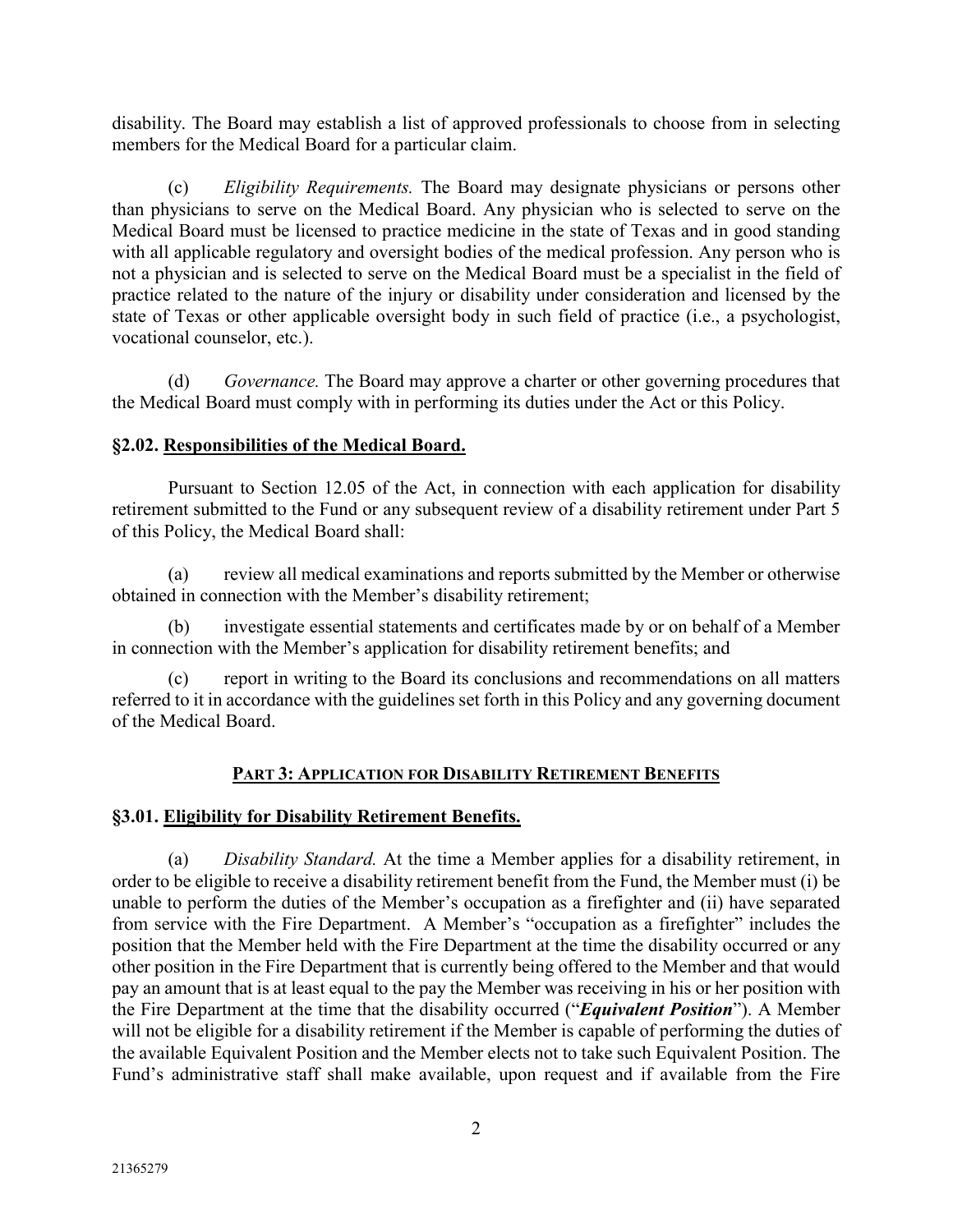Department, a written description of the duties of the Member's position in the Fire Department and the duties of the available Equivalent Position, if any.

(b) *Nature of Disability*. A Member may be disabled as a result of a physical disability or a mental disability and may be eligible to receive a disability retirement benefit from the Fund whether the disability was incurred in connection with the Member's performance of his or her duties as a firefighter (i.e. an "on-duty" disability) or resulted from an action or event unrelated to the Member's employment as a firefighter (i.e. an "off-duty" disability), *provided that* the disability occurred while the Member was an active member of the Fire Department.

(c) *No Salary or Service Credit While Receiving Disability Retirement Benefits.* For any period during which a Member receives a disability retirement benefit from the Fund, the Member may not receive salary or other form of compensation (including payments for sick leave or vacation) from the Fire Department or accrue service credit under the Fund.

(d) *Disability and the Deferred Retirement Option Plan ("DROP").* A Member who becomes disabled after he or she has elected to participate in the Forward DROP will not be eligible to receive any disability retirement benefits from the Fund. A Member who becomes disabled while participating in the Forward DROP under Section 8.01 of the Act may apply for normal retirement with the Fund.

#### **§3.02. Application for Disability Retirement Benefits.**

(a) *Application Form*. Any Member who is applying for a disability retirement benefit must submit an application (or an application must be filed on behalf of the Member by the Member's legal representative) to the Fund on a form approved by the Board and made available by the Fund (the "*Application*"). The Board may provide for certain medical-related questions included in the Application to be answered on a separate supplemental addendum to the Application to be reviewed only by the Fund Administrator for completeness and by the Medical Board in order to best maintain confidentiality. The Board or Fund may develop procedures with respect to the process for filing an Application.

(b) *Statement by Attending Physician*. The Application must be accompanied by a sworn statement, in writing on a form approved by the Board, from the Member's attending physician of the medical condition which caused or resulted in the Member's disability (the "*Physician's Statement*"). All customary and standard tests necessary to diagnose the alleged disability should be performed by the Member's attending physician and documented in the Physician's Statement. The Member is responsible for all costs related to obtaining the Physician's Statement and all customary and standard testing. At a minimum, the Physician's Statement must include (i) a description of the Member's diagnosis and current medical condition with respect to the alleged disability, (ii) a description of each clinical and/or laboratory test performed by the physician in connection with such diagnosis and the results of each, and (iii) a statement of whether, in the physician's professional opinion, the Member is incapable of performing the duties of the Member's position in the Fire Department or the available Equivalent Position, if any.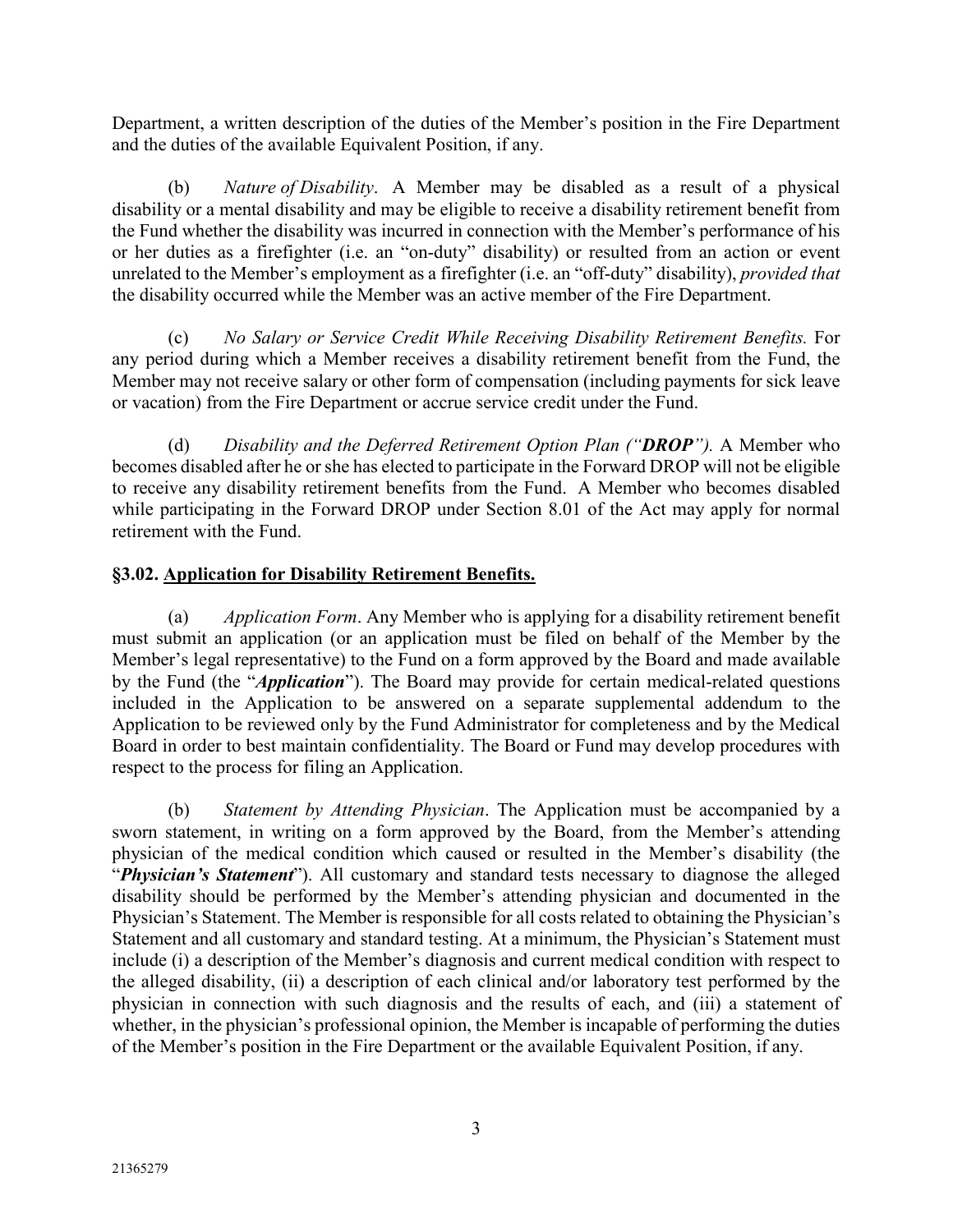(c) *Other Documentation.* The Member will be required to consent to the release of all relevant medical records to the Fund as part of the Application. The Board recognizes that certain information relevant to the Member's Application may be highly sensitive in nature. A Member may submit additional documentation, other than the information required to be included in the Application and the Physician's Statement, for the Medical Board's consideration in a sealed envelope, and such information will not be provided to the Board without the additional consent of the Member.

(d) *Filing of Application*. The Application and Physician's Statement must be filed by the Member (or the Member's legal representative) with the Fund Administrator no later than thirty (30) days after termination of employment with the Fire Department. If the Application is not completed in its entirety, the Physician's Statement is missing or is incomplete, or requested supporting documentation has not been provided, the Fund Administrator may immediately return the Application to the Member for completion and re-submission to the Fund. An Application will not be considered filed for purposes of this Policy until the Fund Administrator determines that the Application is complete and notifies the Member that the Application has been accepted for review. The Fund Administrator may waive the filing deadline provided under this paragraph in the case of extraordinary circumstances that prevented the Member from timely completing the filing.

## **§3.03. Medical Board Review and Recommendation.**

(a) *Medical Board Review.* Provided that the Application appears to be complete and accompanied by appropriate supporting documentation, the Fund Administrator will deliver (i) the Application, Physician's Statement, and all supporting documentation and (ii) a written description of the duties of the Member's position in the Fire Department and the available Equivalent Position, if any, to the designated representative of the Medical Board selected by the Board to review the Application. The Medical Board will meet to consider the Application in accordance with its governing procedures as soon as possible, but not more than sixty (60) days after the Medical Board receives the Application.

(b) *Inadequate Information.* If the Medical Board determines that the Member's attending physician did not perform the customary and standard tests required to properly diagnose the alleged disability, the Medical Board may request that the Member re-submit the Physician's Statement after the Member's attending physician has performed such tests. The Member will be solely responsible for the cost of any such customary and standard testing.

(c) *Request for Independent Evaluation and Other Documentation.* The Medical Board may request (i) that an independent physician or other relevant professional perform any evaluation that the Medical Board deems necessary or appropriate for its review of a Member's disability status, including without limitation any physical, psychiatric, or psychological evaluation, test, procedure, or imaging (an "*Independent Evaluation*") or (ii) any other supporting documentation that it deems appropriate for its review of the Member's Application. Any request made by the Medical Board must be submitted to the Fund Administrator who will communicate such request to the Member. The Fund will be responsible for any fees or costs incurred to obtain an Independent Evaluation requested by the Medical Board under this Section 3.03. The Fund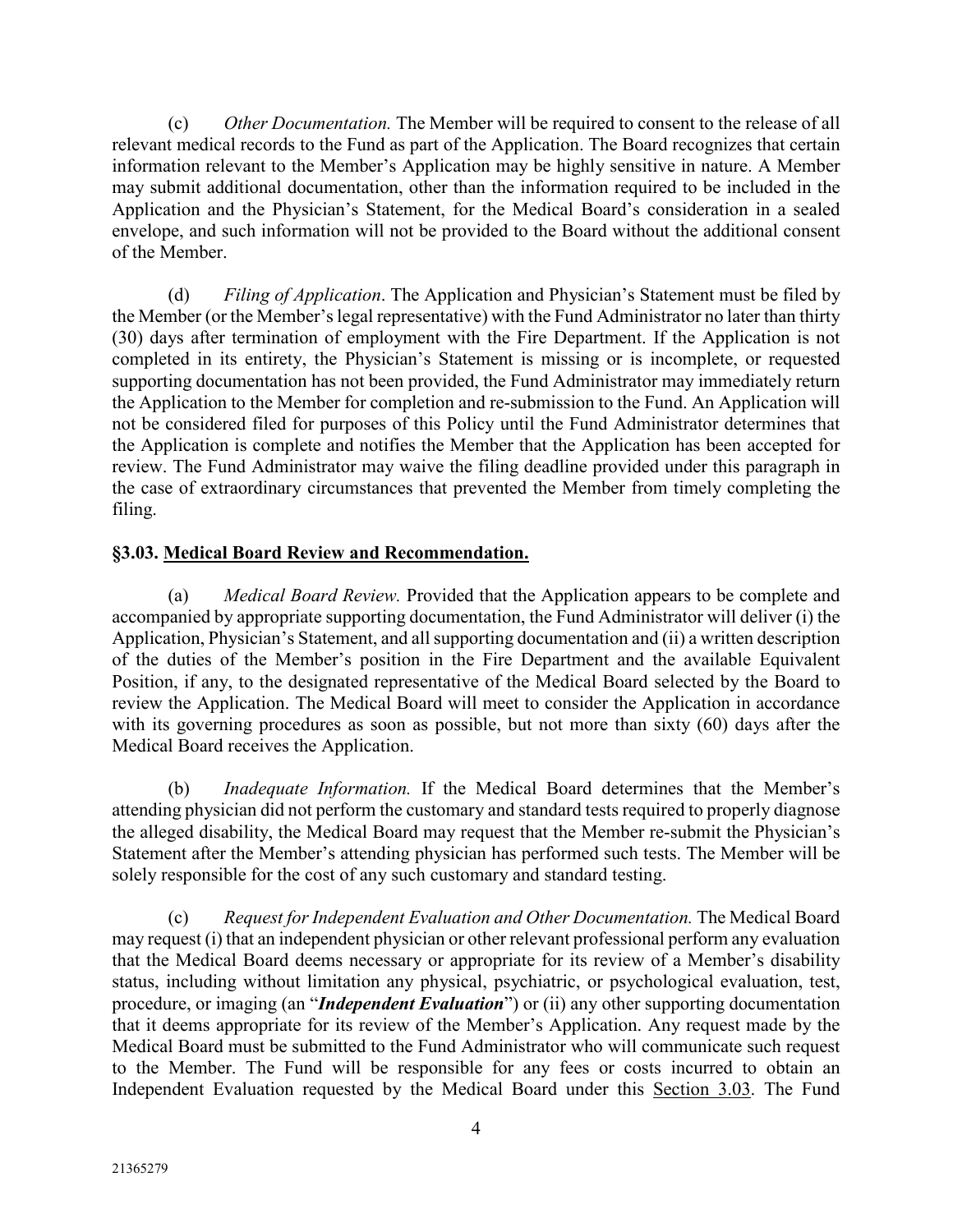Administrator may approve up to a total of \$10,000 of expenses per Application for an Independent Evaluation requested by the Medical Board without requiring prior Board notification or approval. To the extent the Medical Board requests additional opinions, evaluations, or testing that exceed \$10,000, in the aggregate, the Fund Administrator will notify the Board of the total amount of the anticipated expense and the total expenses incurred by the Fund to date with respect to the Application and request the Board's approval prior to communicating such request to the Member.

(d) *Medical Board Report and Certification.* The Medical Board shall prepare and submit a written report to the Board that provides a summary of the Medical Board's review and findings with respect to the Application and an official certification as to whether or not, in the professional opinion of the Medical Board, the Member is disabled pursuant to the standard set forth in Section 3.01(a) (the "*Medical Board Report*"). The form and content of the Medical Board Report will be in accordance with its governing charter or procedures, if any. If the Medical Board determines that it cannot make an official certification as to the Member's disabled status for any reason, including, without limitation, a lack of conclusive medical information or the Member's failure to cooperate with a request for an Independent Evaluation, the Medical Board shall submit the Medical Board Report to the Board without an official certification, but shall include a statement explaining why it cannot certify the Member's disability status.

# **§3.04. Board Review and Determination on Application.**

(a) *Consideration by Board.* The Board will review the Medical Board Report and consider the Application for approval or denial.

(i) If the Medical Board has certified that the Member is disabled, the Board (A) may approve the Application, or (B) if no Independent Evaluation was requested by the Medical Board, may require an Independent Evaluation be performed and refer the Application back to the Medical Board for re-consideration with the results of the Independent Evaluation. If upon re-consideration, the Medical Board continues to find that the Member is disabled, the Board will approve the Application.

(ii) If the Medical Board has certified that the Member is not disabled, the Board (A) may deny the Application or (B) may require an Independent Evaluation be performed and refer the Application back to the Medical Board for re-consideration with the results of the Independent Evaluation. If upon re-consideration, the Medical Board continues to find that the Member is not disabled, the Board will deny the Application. The Board may not approve an Application for a Member whom the Medical Board has determined is not disabled.

(b) *Request for Independent Evaluation.* If the Board requests an Independent Evaluation, the Fund will be responsible for any fees or costs incurred to obtain such evaluation under this Section 3.04.

(c) *Approval by the Board.* Before the Fund may pay a disability retirement benefit to a Member, the Board must approve the Member's Application by formal action during a meeting of the Board. The Board's approval will specify the date the Member's disability retirement benefits shall begin which may be no more than ninety (90) days prior to the date on which the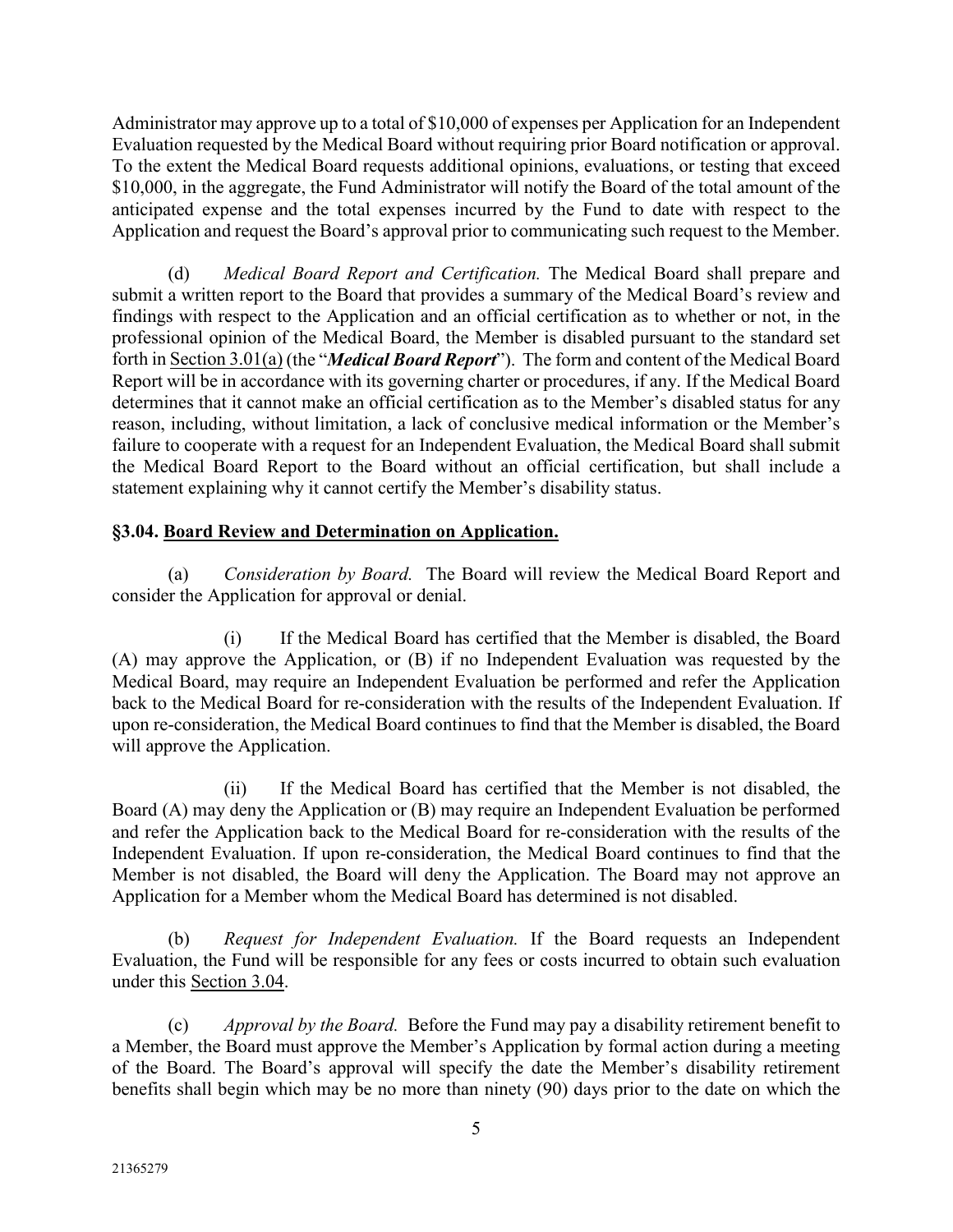Application was filed with the Fund and not before the date of the first normal benefit payment cycle immediately following the last date that the Member received salary or any other form of compensation from the Fire Department, regardless of when the event or injury causing the disability actually occurred.

## **PART 4: DISABILITY RETIREMENT BENEFITS FOR THE FIRST THIRTY MONTHS**

## **§4.01. Initial Disability Retirement Benefit.**

(a) *Amount of Initial Disability Retirement Benefit.* Unless otherwise provided by the Act or this Policy, the amount of the initial disability retirement benefit shall be equal to the monthly annuity the Member would be eligible to receive as a normal service retirement annuity under Section 5.04 of the Act on the effective date of the Member's disability retirement as approved by the Board based on the Member's years of service credit and average monthly compensation as of such date; *provided, however*, if the Member has not accrued at least twenty (20) years of service credit as of the date the Member's Application for disability retirement is approved by the Board, the Member's disability retirement annuity will be calculated as if the Member had twenty (20) years of service credit.

(b) *Length of Initial Disability Retirement Benefit*. Unless otherwise provided by the Act or this Policy, including Section 4.02 below, a disabled Member is entitled to receive thirty (30) monthly annuity payments of his or her initial disability retirement benefit without additional review or approval by the Board.

**§4.02. Termination or Reduction of Benefit During First Thirty (30) Months.** Notwithstanding as may be otherwise provided under this Policy, if at any time during the first thirty (30) months following the Board's approval of the initial disability retirement benefit (the "*Initial 30-Month Period*") the Board reasonably believes that the Member has recovered to the extent that he or she is able to perform the duties of the position the Member held in the Fire Department or the Equivalent Position that was available to the Member at the time he or she filed for a disability retirement, if any, the Board may take any and all action it deems necessary or appropriate to investigate the Member's disabled status and terminate the Member's disability retirement benefit if, based on the results of its investigation, the Board determines that the Member has recovered from his or her disability such that the Member is no longer disabled pursuant to the standard set forth in Section 3.01(a).

**§4.03. Impact of Review for Continuation of Disability Retirement Benefits.** The Board's review of the Member's disability retirement benefits pursuant to Part 5 of this Policy will not affect the Member's right to receive disability retirement benefits for thirty (30) months under Part 4 of this Policy.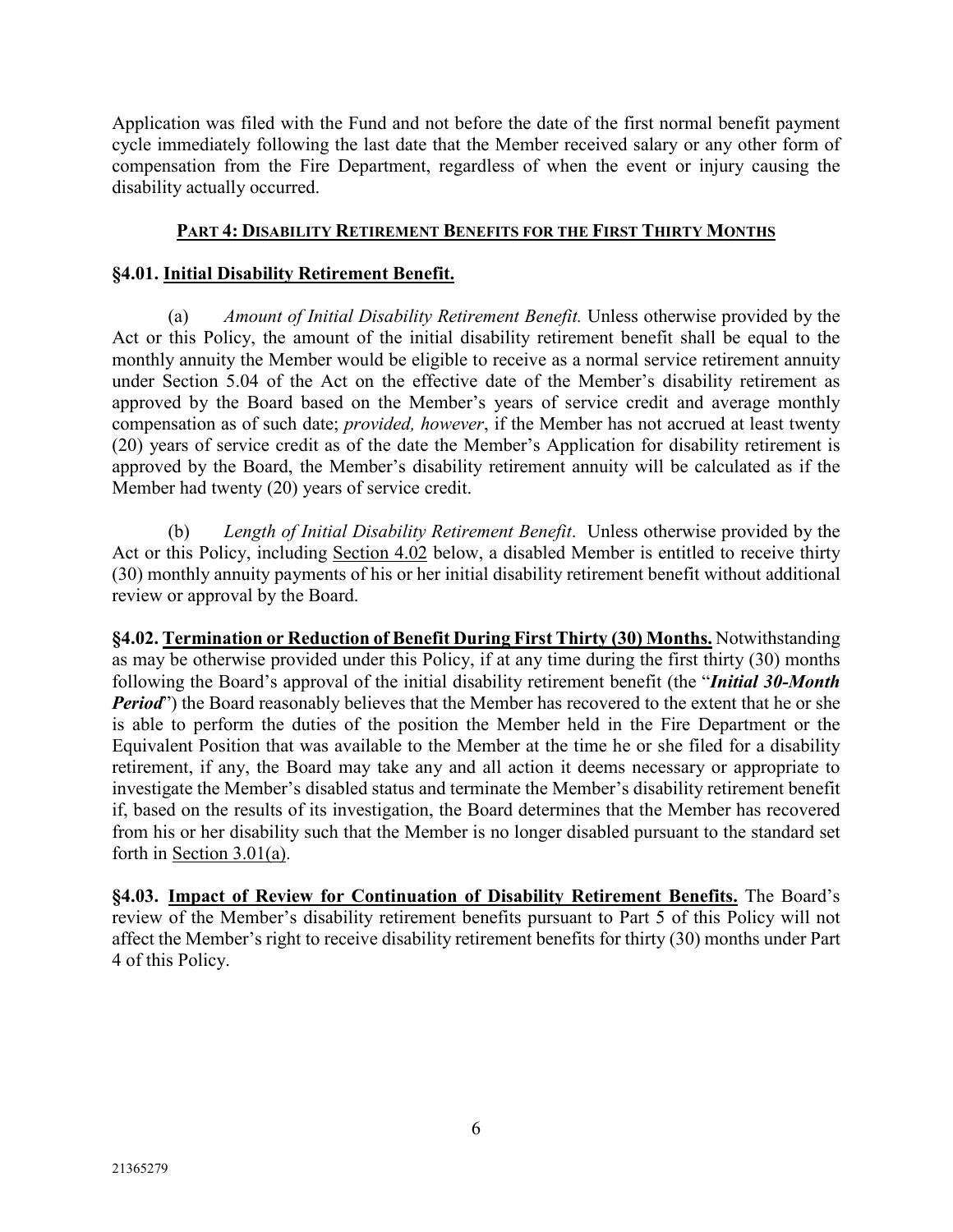#### **PART 5: CONTINUATION OF DISABILITY RETIREMENT BENEFITS**

#### **§5.01. Eligibility for Continuation of Disability Retirement Benefits.**

(a) *Continuing Disability Standard.* In order to be eligible to continue receiving a disability retirement benefit from the Fund beyond the Initial 30-Month Period, the Member must be unable to be employed. A Member is unable to be employed when he or she is unable to perform the duties of any occupation for which the Member is reasonably suited based on the Member's education, training and experience.

(b) *Periodic Reviews*. No later than the end of the Initial 30-Month Period, the Board shall perform a review of the Member's disabled and financial status to determine if the Member is eligible to continue receiving a disability retirement benefit under Section 5.01(a). Except as provided under Section 5.01(c) below, the Board shall continue to perform such reviews at least once per calendar year thereafter.

(c) *Waiver of Thirty (30)-Month Review and Periodic Reviews.* The Board may waive the periodic review requirement in certain circumstances as set forth in subsections (i) and (ii) below. No Member shall be exempt from the periodic review requirements set forth in Part 5 of this Policy unless specifically approved by the Board. The Board may revoke any exemption or waiver from the periodic review requirements at any time. The Member will be promptly notified of any such waiver or exemption or if such waiver or exemption has been revoked.

(i) *Total and Permanent Disabilities.* The Board recognizes that certain types of disabilities by their nature are likely to be total and permanent or continue for a protracted duration. Accordingly, the Board may, on a case by case basis, exempt certain disabled Members from any periodic review either for some fixed period of time or indefinitely, as the Board in its discretion may determine.

(ii) *Attainment of Normal Retirement Age.* The Board will consider a waiver of the periodic review of a Member's disability retirement benefit at the time the Member would have qualified for a normal service retirement benefit under the Act if the Member had remained continuously employed by the Fire Department for the period during which the Member received disability retirement benefits from the Fund. The Board is not required to grant a waiver at such time and may continue to require periodic reviews of any Member who is receiving disability retirement benefits beyond normal retirement age.

## **§5.02. Notice of Review and Request for Information.**

(a) *Notice Required.* The Fund Administrator shall notify the Member of an upcoming review of the Member's disabled and financial status no later than (i) for purposes of the first periodic review following the Initial 30-Month Period, one-hundred and eighty (180) days prior to such review and (ii) for purposes of any subsequent periodic review pursuant to Part 5 of this Policy, ninety (90) days prior to such review.

(b) *Content of Notice.* The notice of review will include a request for information for the Board's review, including, without limitation, (i) a true and correct copy of the Member's most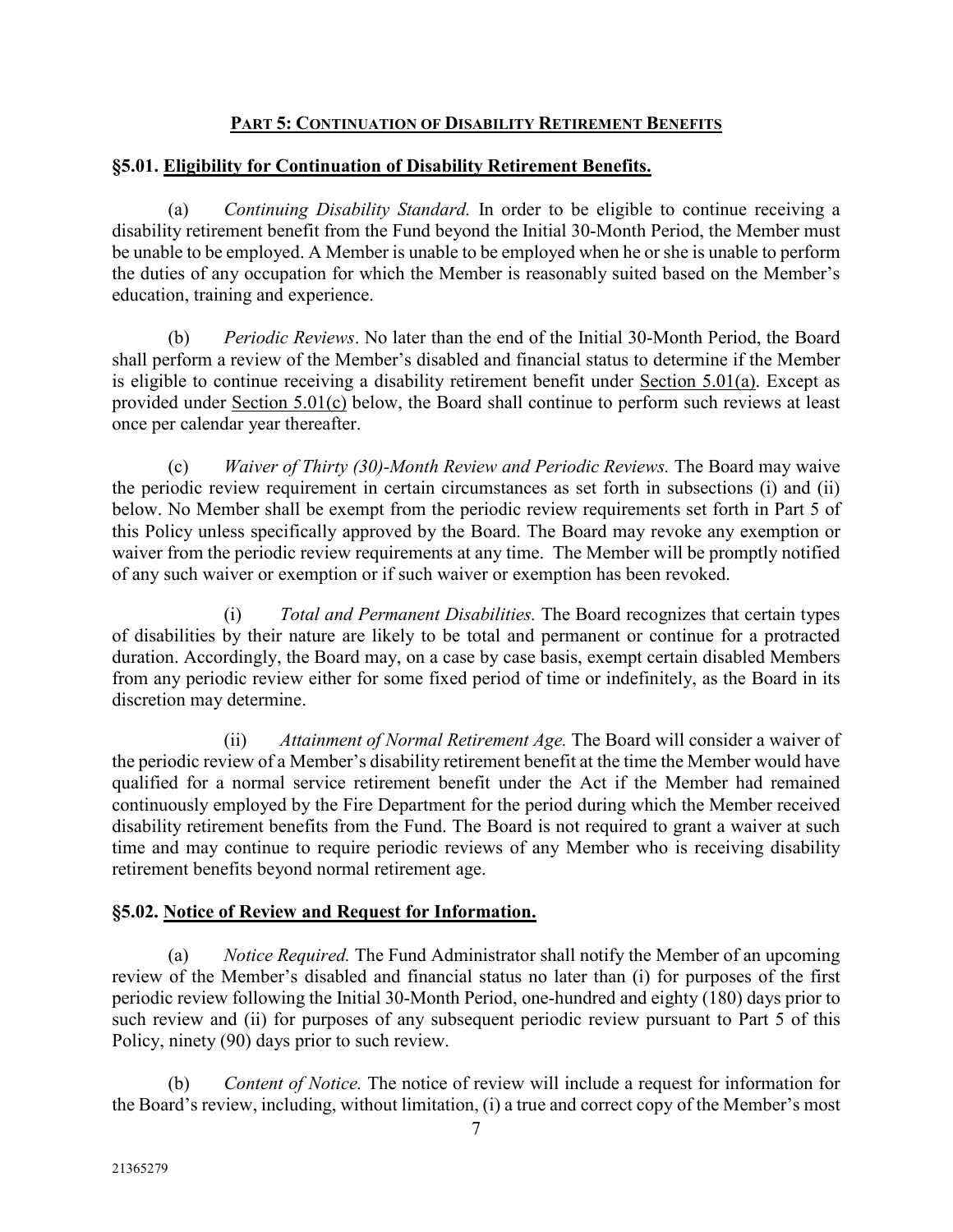recently filed federal income tax return, (ii) proof of current employment, if any, and (iii) an updated Physician's Statement from a physician of the Member's choice. The notice will also include a request that the Member consent to the release of all relevant medical records to the Fund in connection with the review.

(c) *Procedures.* The Board may adopt procedures that set forth the manner and timing of providing a notice of review under this Section 5.02 and may specify any additional information that the Board will require from a Member in order for the Member to continue receiving a disability retirement benefit.

#### **§5.03. Review for Continuation of Disability Retirement Benefits.**

(a) *Board's Preliminary Review.* In conducting a review for the continuation of disability retirement benefits, the Board will conduct a preliminary review of the information submitted by the Member under Section 5.02 prior to any review of the Member's disabled status by the Medical Board.

(i) *Earned Income Analysis.* As part of its preliminary review, the Board will review the Member's most recently filed federal income tax return, current employment status, and any other relevant information to determine the amount of income that the Member earned during the last tax year ("*Earned Income*"). Earned Income does not include the amount of the disability retirement benefit that the Member received from the Fund or any investment or passive income that the Member received during the tax year. Earned Income, however, does include any amounts received on account of the Member's disability, including any worker's compensation or disability benefits from insurance, Social Security, the military, or any other source.

(1) If the sum of the Member's Earned Income plus the Member's disability retirement benefit from the Fund exceeds 110% of the current annual base pay of the position and seniority level that the Member held in the Fire Department at the time he or she applied for disability retirement (the "*110% Threshold*"), the Board will reduce the Member's disability retirement benefit by the amount that the Member's Earned Income exceeds the 110% Threshold (the "*Excess Income*"). The Member will continue to receive the reduced amount of his or her disability retirement benefit until the next periodic review by the Board (unless such benefit is otherwise terminated earlier than such date in accordance with this Policy). Following the reduction of the Member's disability retirement benefit, the Board may waive any further evaluation or review set forth in Part 5 of this Policy. Notwithstanding the above, if the Member's Excess Income is equal to or greater than the amount of the Member's disability retirement benefit, the Board will terminate the Member's disability retirement benefit.

(2) If a Member has no Excess Income, the Board may, in its discretion:

(I) approve the continued payment of the Member's disability retirement benefit at the same amount as the Member is currently entitled to receive until the Member's next periodic review without additional evaluation by the Medical Board or a Vocational Evaluation (as defined below), *provided, however*,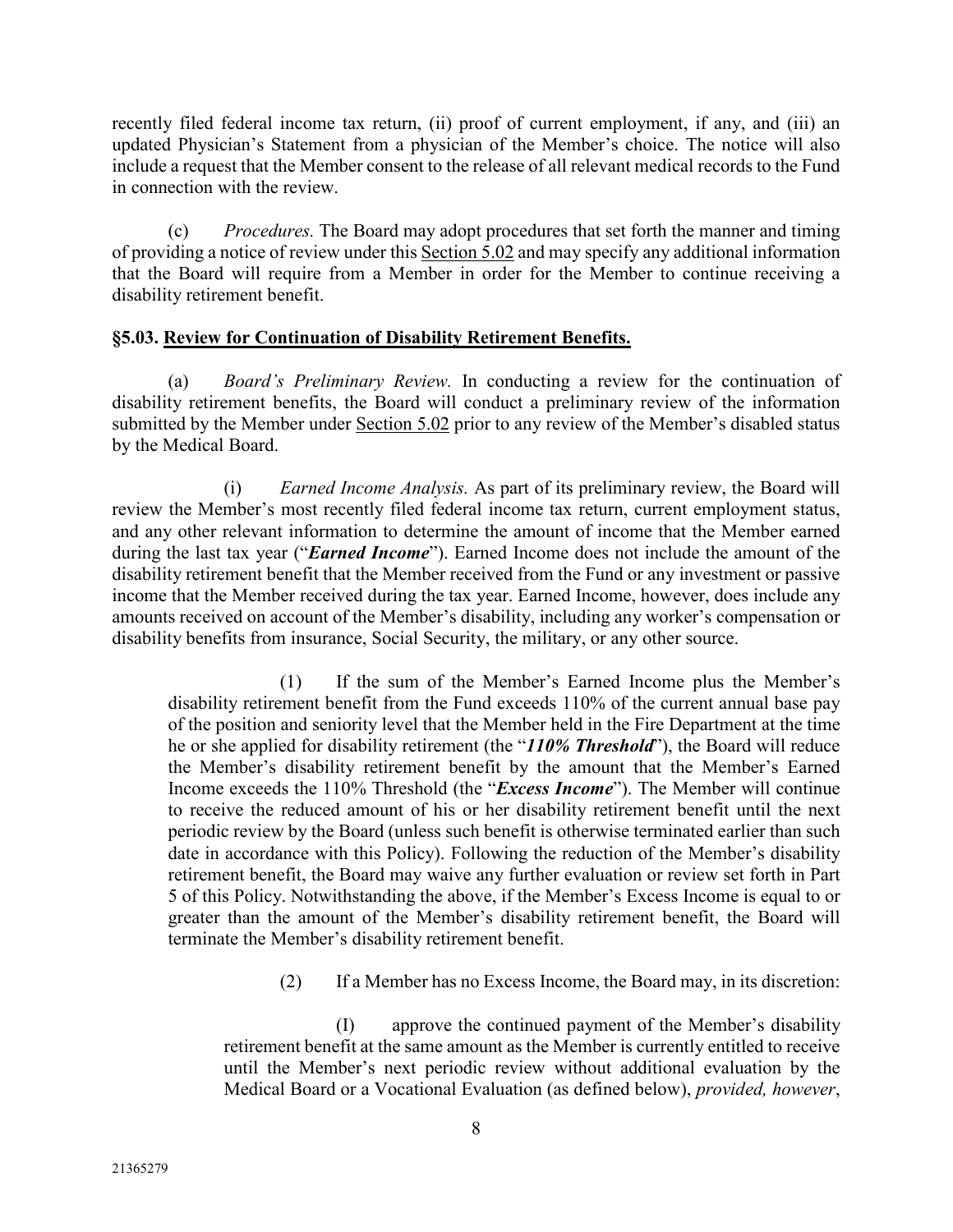if it is the first periodic review following the Initial 30-Month Period, the Medical Board must also review the Member's disabled status as set forth in Section 5.03(b),

(II) request an Independent Evaluation, a Vocational Evaluation, or any other information or reports that the Board in its discretion deems appropriate for its review or the Medical Board's review pursuant to Section  $5.03(a)(ii)$  below, or

(III) send the updated Physician's Statement submitted by the Member and any other relevant documentation to the Medical Board for review of the Member's disability status.

(ii) *Requests by the Board.* The Fund will be responsible for any fees or costs incurred to obtain an Independent Evaluation or Vocational Evaluation requested by the Board under this Section 5.03. A "*Vocational Evaluation*" means an evaluation of the Member's earning capacity by a certified professional in order to determine the amount, if any, that the Member is capable of earning in an occupation for which the Member is reasonably suited by education, training and experience considering the existence and severity of the Member's disability, regardless of whether or not the Member is employed at such time. Any report submitted to the Fund as a result of an Independent Evaluation or Vocational Evaluation requested by the Board will be delivered to the Fund Administrator. Prior to the Board's review of such report, the Fund Administrator will review the contents of the report and may present a redacted version of the report to the Board in an effort to preserve confidentiality of the Member's personal and medical information. Notwithstanding the above, the Board will be entitled to review the entire report upon request.

(iii) *Failure to Provide Information or Cooperate.* If the Member fails to provide the requested information to the Board in a timely manner or refuses to cooperate with the Board in its request for an Independent Evaluation or Vocational Evaluation, the Board may terminate or suspend the Member's benefit in the Board's discretion.

#### (b) *Medical Board's Review and Recommendation*.

(i) *Medical Board's Review.* Unless the Board has terminated the Member's disability retirement benefit or waived the disability review requirement in connection with a reduction of such benefit pursuant to Section  $5.03(a)(i)(1)$  or approved the Member's disability retirement benefit pursuant to Section 5.03(a)(i)(2)(I), the Board will deliver to the Medical Board the Physician's Statement and any medical records or other information submitted by the Member that may be relevant to the Medical Board's review of the Member's current disability status. A copy of any Independent Evaluation or Vocational Evaluation requested by the Board, if any, shall be provided to the Medical Board.

(ii) *Request for Independent Evaluation.* The Medical Board may request (A) an Independent Evaluation if the Board did not request an Independent Evaluation as part of its preliminary review or (B) additional medical records or other relevant documentation from the Member's attending physician. Any request made by the Medical Board must be submitted to the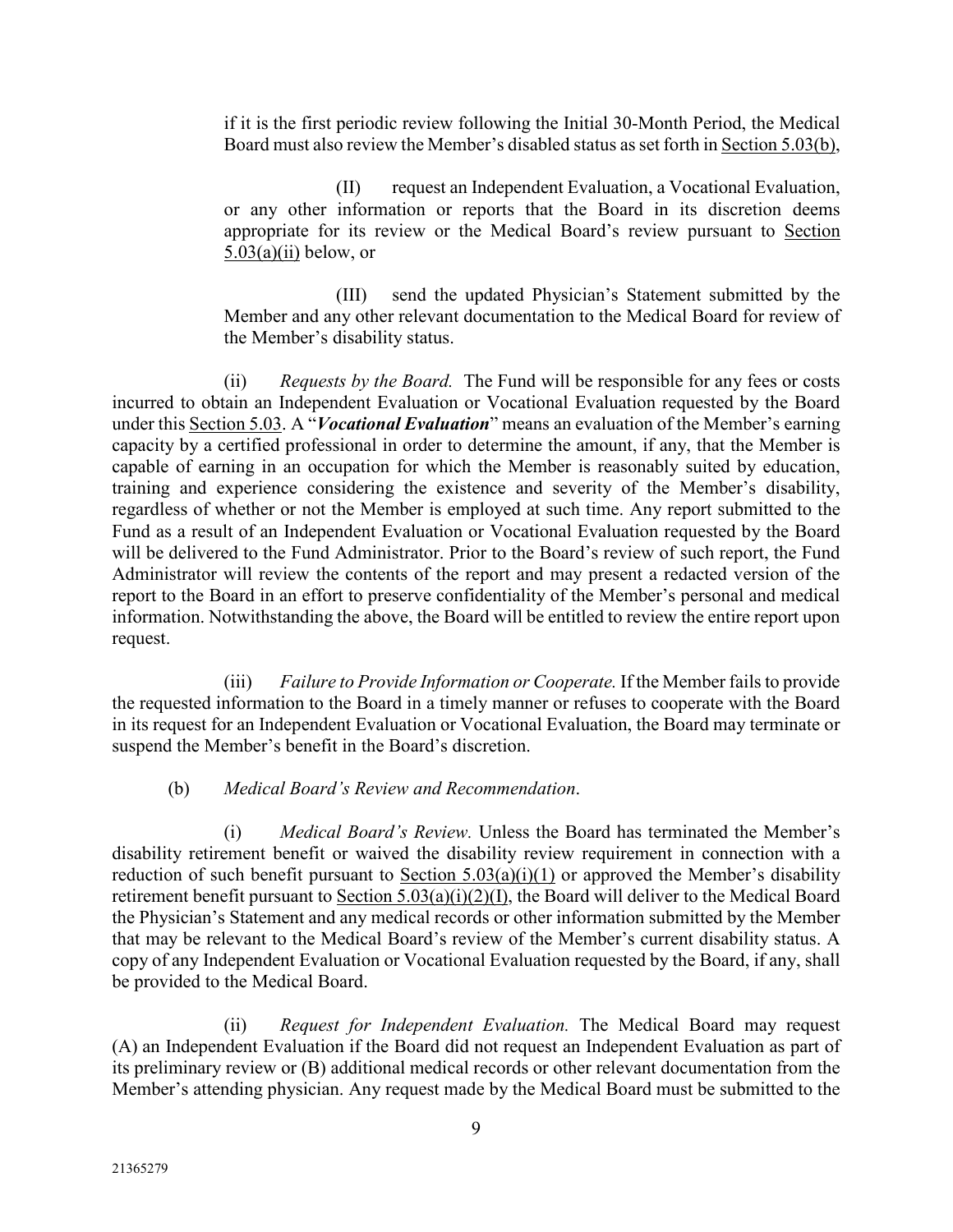Fund Administrator who will communicate such request to the Member. The Fund will be responsible for any fees or costs incurred to obtain an Independent Evaluation requested by the Medical Board under this Section 5.03. The Fund Administrator may approve up to a total of \$10,000 of expenses per review for an Independent Evaluation requested by the Medical Board without requiring prior Board notification or approval. To the extent the Medical Board requests additional opinions, evaluations, or testing that exceed \$10,000, in the aggregate for each review, the Fund Administrator will notify the Board of the total amount of the anticipated expense and the total expenses incurred by the Fund to date with respect to the review and request the Board's approval prior to communicating such request to the Member.

(iii) *Medical Board Report.* The Medical Board shall prepare and submit an updated Medical Board Report to the Board which must include a statement as to whether or not, in the professional opinion of the Medical Board, the Member is disabled pursuant to the standard set forth in Section 5.01(a).

(c) *Final Review and Determination by Board.* The Board will review the updated Medical Board Report and any reports from an Independent Evaluation or Vocational Evaluation requested by the Board, if any, and will consider the effect, if any, that the amount of the Member's Earned Income and the severity of the Member's disability should have on the amount of the Member's disability retirement benefit. The Board may require that the Member undergo an Independent Evaluation or Vocational Evaluation, or both, in connection with its final review if the Board did not already make such a request during its preliminary review under Section  $5.03(a)(ii)$ .

(i) *Member Remains Disabled.* If the Medical Board determines that the Member remains disabled such that he or she cannot perform the duties of any occupation for which the Member is reasonably suited, the Board may (A) continue the Member's disability retirement benefit in full at the same amount that was previously approved by the Board or (B) reduce the Member's disability retirement benefit by any amount that exceeds the 110% Threshold under the calculation set forth in Section  $5.03(a)(i)(1)$  above, using the amount, if any, that the Member should be able to earn based upon the results of the Vocational Evaluation as Earned Income for purposes of such calculation.

(ii) *Member is Not Disabled.* If the Medical Board determines that the Member is not disabled and that the Member is capable of performing the duties of an occupation for which the Member is reasonably suited, regardless of whether the Member is actually employed, the Board shall discontinue the Member's disability retirement benefit, to be effective as of the date of the next normal benefit payment cycle immediately following the Board's action to discontinue such benefit.

(d) *Review Procedures.* The Board may adopt procedures under which it will evaluate and may adjust the amount of a Member's disability retirement benefit under this section.

**§5.04. Reinstatement of a Benefit.** The Board may reinstate a disability retirement benefit that was previously terminated or reduced under the circumstances set forth below. Prior to the reinstatement of a disability retirement benefit, the Board will review the Member's request for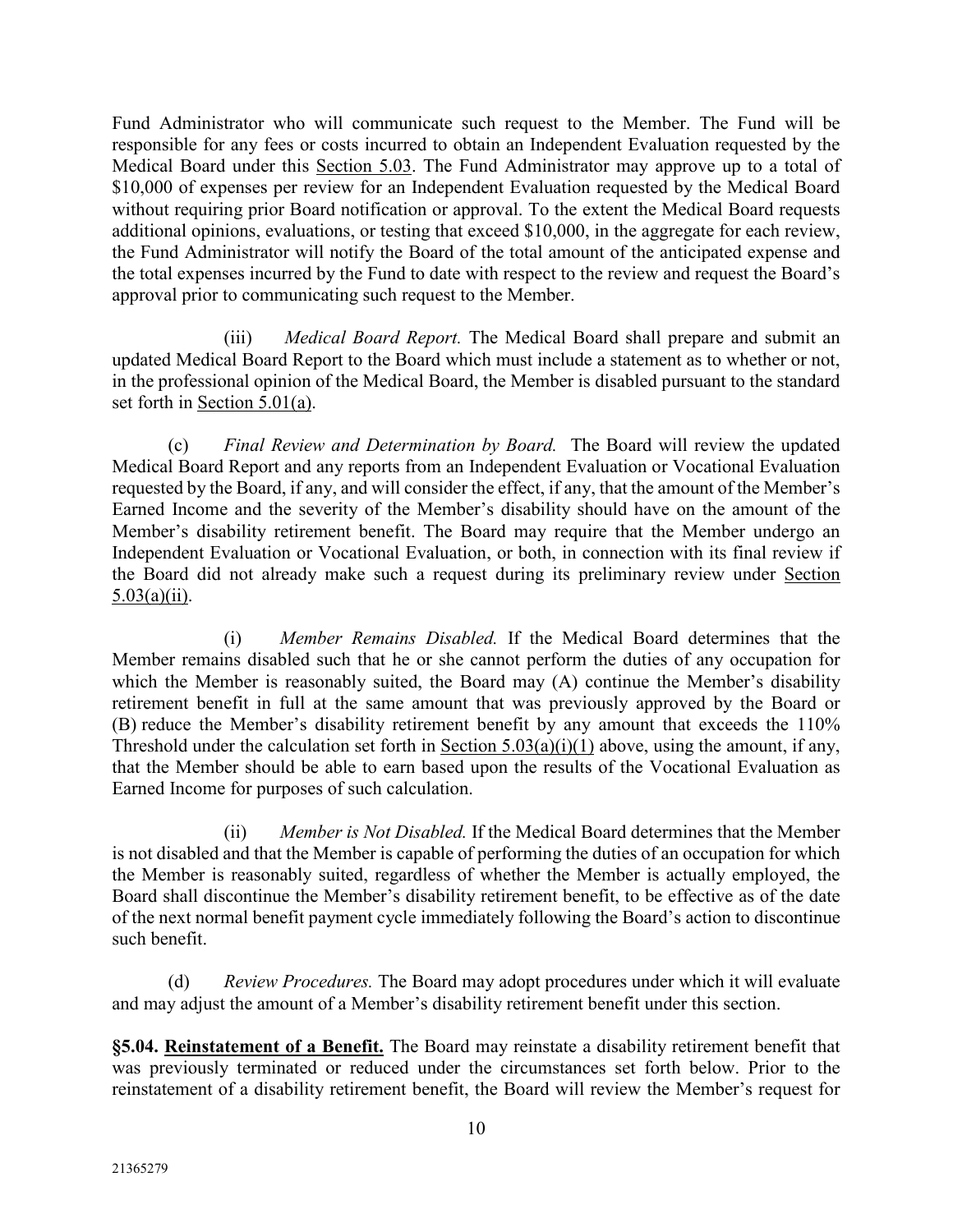reinstatement and all related documentation in accordance with the review process set forth in Part 5 of this Policy.

(a) *Condition Worsened.* If a Member's disability retirement benefit was previously reduced or terminated by the Board and the condition for which the Member was previously granted a disability retirement has worsened, the Member may submit a written request for reinstatement of his or her disability retirement benefit to the Board. Such request must be accompanied by a recent Physician's Statement attesting to the worsening of the Member's condition.

(b) *Earning Capacity Diminished.* If a Member's disability retirement benefit was previously reduced by the Board due to the Member having Excess Income and the Member's earning capacity subsequently diminishes such that the Member had no Excess Income for the immediately preceding taxable year, the Member may submit a written request for reinstatement of his or her disability retirement benefit to the Board. Such request must be accompanied by a Vocational Evaluation attesting that the Member cannot earn more than the 110% Threshold. A Member whose disability retirement benefit was previously terminated pursuant to Section 5.03(a)(1) will not be eligible for a reinstatement of his or her disability retirement benefit under this subsection if his or her earning capacity later diminishes.

## **PART 6: CONFIDENTIALITY, PRIVACY, AND HIPAA COMPLIANCE**

## **§6.01. Confidential Information and Recordkeeping.**

(a) *Confidential Information.* Pursuant to Section 2.13 of the Act and the Public Information Act (Chapter 552, Texas Government Code), all information in the records and custody of the Fund concerning a Member, retiree, or beneficiary of a Member is confidential and may not be disclosed in a form that identifies the Member, retiree, or beneficiary. Any information or records related to a Member's disability retirement that are obtained by or held in the custody of the Fund, including, without limitation, the Member's Application for disability retirement benefits, Physician's Statements, Medical Board Reports, Independent Evaluations, and Vocational Evaluations, will be treated as confidential and will not be disclosed to anyone other than the members of the Medical Board, the Fund Administrator, or members of the Board, unless required by law, without the express written permission of the Member.

(b) *Open Meetings.* Pursuant to the exception in Section 551.078 of the Texas Open Meetings Act, the Board may go into closed session to discuss a Member's medical or psychiatric records, including the records of an applicant for a disability benefit. Pursuant to this exception, the Board will hold all discussions related to an Application for disability retirement benefits or the subsequent review of disability retirement benefits in closed session, except for the Board's vote to approve, deny, continue or terminate such benefits which must be conducted in an open meeting. The Fund Administrator will assign a number to each disability applicant, and any discussion or vote with respect to a disability applicant's benefits will be referred to only by the assigned number in open session. The Board will not identify the applicant's name or disclose any information about the applicant's condition on the public agenda or in its discussions during open session.